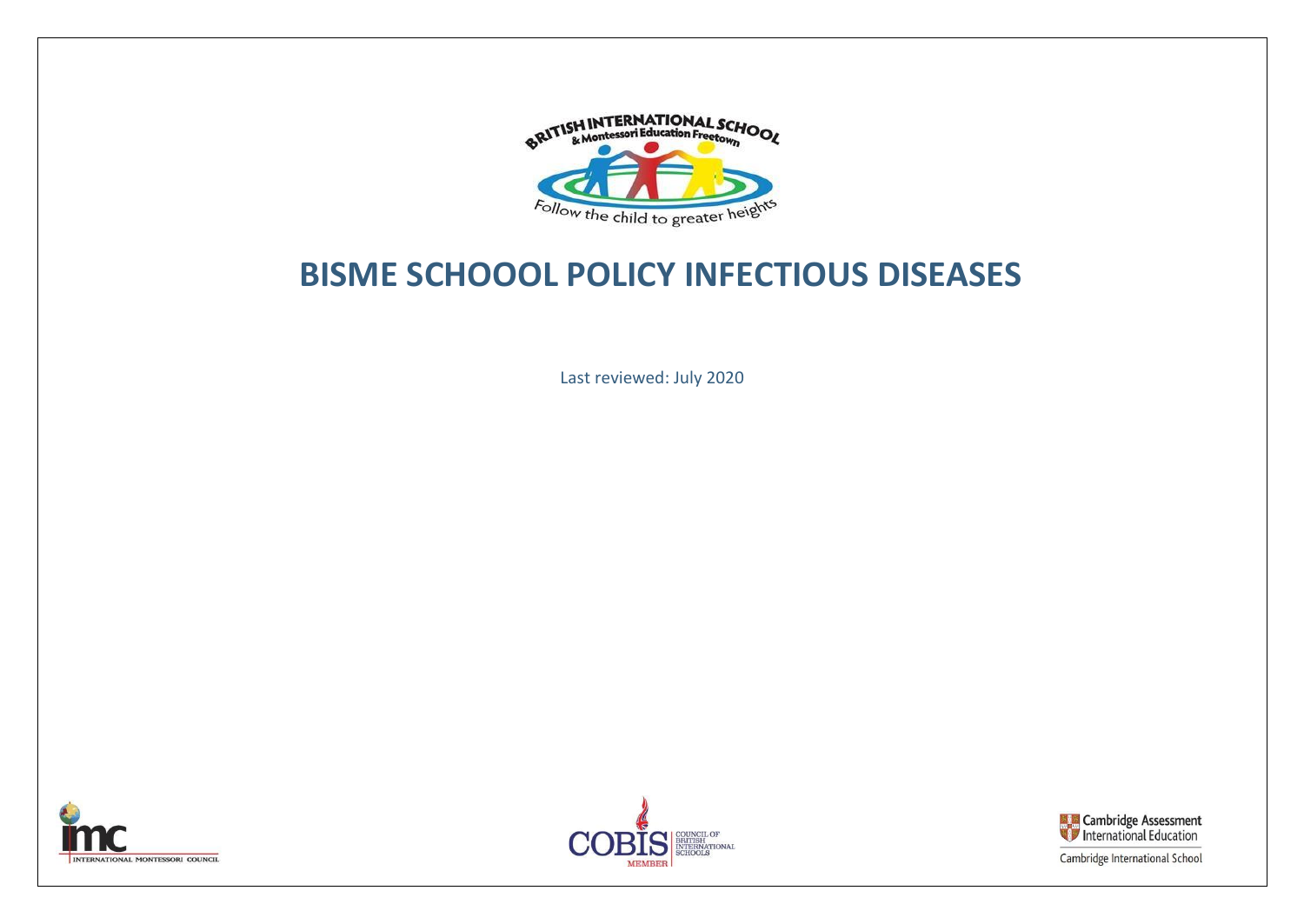## BRTISH INTERNATIONAL SCHOOL AND MONTESSORI EDUCATION, SIERRA LEONE SCHOOL POLICY – IFECTIOUS DISEASES

| Name of Disease                 | Pathogen                       | <b>Infection Course</b>       | <b>Incubation Period</b> | Criteria for coming back to school                                                                                            | Permission Form to Submit when returning to school                                                                                                                |
|---------------------------------|--------------------------------|-------------------------------|--------------------------|-------------------------------------------------------------------------------------------------------------------------------|-------------------------------------------------------------------------------------------------------------------------------------------------------------------|
| Covid-19                        | Novel Virus SARS-CoV-<br>2     | Droplet Infection             | 1-14 Days                | 14 Days self-isolation. Children need<br>to stay at home from onset of<br>symptoms.                                           | Doctor's certificate and permission form for infectious<br>diseases which parents need to fill out, (please<br>download from website or request from Admissions). |
| Influenza                       | Influenza Virus                | Droplet Infection             | 1-2 Days                 | 2 Days after fever subsides. Children<br>need to stay home at least 5 days<br>from the onset of symptoms.                     |                                                                                                                                                                   |
| Whooping cough                  | Bortedella purtusis            | Droplet Infection             | 7-14 Days                | Until the typical cough disappears or<br>when the child completes 5 days<br>antibiotics therapy.                              |                                                                                                                                                                   |
| <b>Measles</b>                  | <b>Measles Virus</b>           | Airborne/Droplet<br>Infection | $9 - 12$ Days            | 3 Days after fever subsides.                                                                                                  |                                                                                                                                                                   |
| Mumps                           | <b>Mumps Virus</b>             | Droplet Infection             | 14-21 Days               | Child needs to stay at home for 5<br>days from onset of swelling and until<br>child becomes well.                             |                                                                                                                                                                   |
| Rubella/German<br>Measles       | Rubella Virus                  | Droplet Infection             | 14-21 Days               | Until rash disappears.                                                                                                        |                                                                                                                                                                   |
| Chickenpox                      | Varicella-Zoster Virus         | Airborne/Droplet<br>Infection | 10-15 Days               | Until blisters become clustered.                                                                                              |                                                                                                                                                                   |
| <b>Strep Throat</b>             | Streptococcus pyogeas          | Droplet Infection             | 2-7 Days                 | The child is allowed to return to<br>school 24 hours after antibiotics<br>therapy if they feel well.                          |                                                                                                                                                                   |
| Impetigo                        | Straphrococcucas<br>aurous     | Contact Infection             | 2-10 Days                | Child can stay in school if he/she is<br>well but skin rash needs to be<br>covered.                                           |                                                                                                                                                                   |
| Hand, foot and<br>mouth disease | Coxsackie Virus                | Droplet Infection             | 3-6 Days                 | Child can stay at school if he/she<br>feels well enough                                                                       |                                                                                                                                                                   |
| Apple fever                     | Parvo Virus                    | Droplet Infection             | 7-14 Days                | Child can stay at school if he/she is<br>well enough. Pregnant women need<br>to avoid making contact with<br>infected person. |                                                                                                                                                                   |
| Headlice                        | Pediculosis humanis<br>capitis | Contact Infection             |                          | When headlice and nits have been<br>cleared.                                                                                  |                                                                                                                                                                   |
| Epidemic<br>gastroenteritis     | Noro Virus                     | Oral Droplet<br>Infection     | 1-2 Days                 | Child can return to school if free<br>from vomit/diarrhea and well.                                                           |                                                                                                                                                                   |